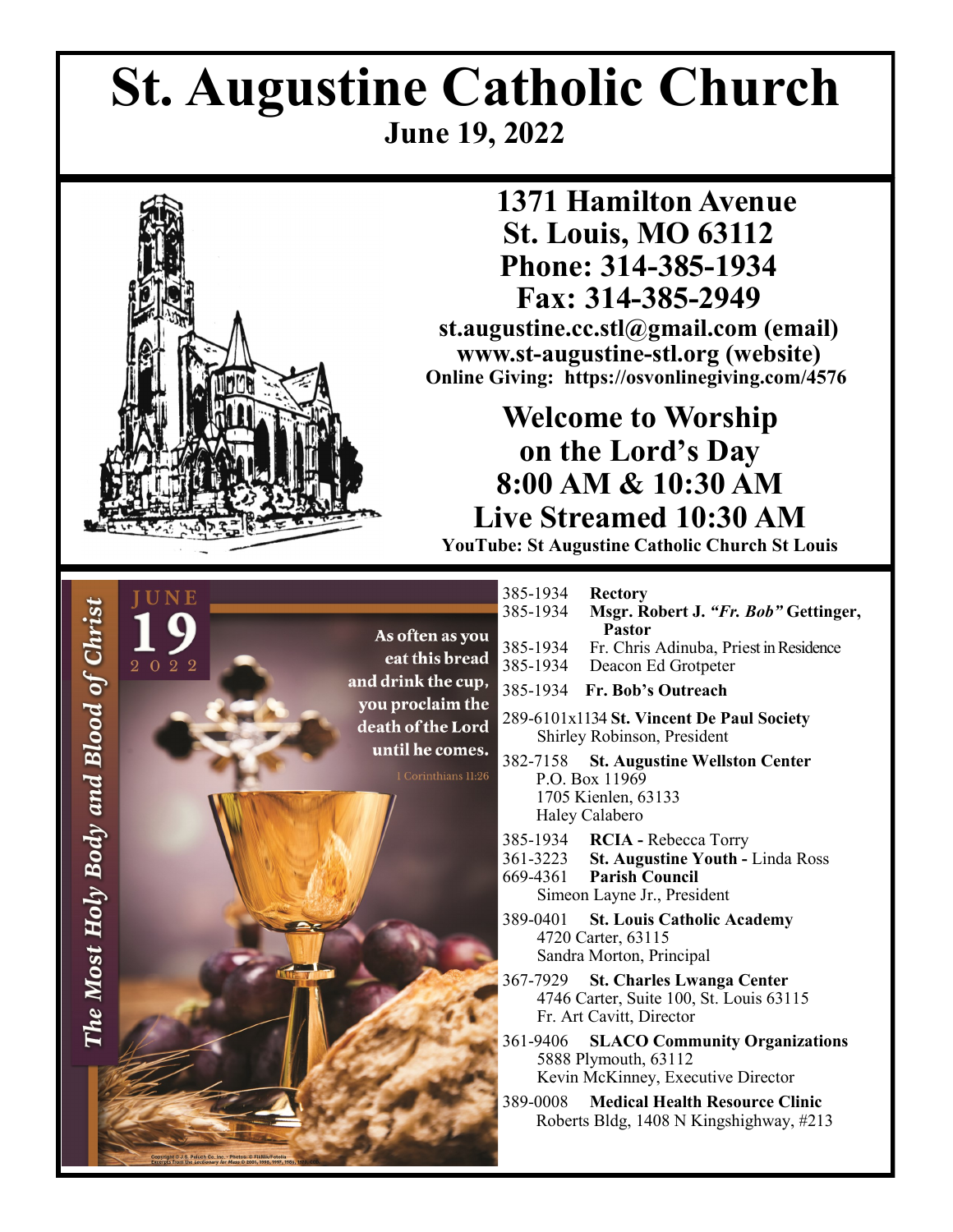### **June 19, 2022 The Most Holy Body and Blood of Christ**

#### **Feast of the Most holy Body and Blood of Christ (Corpus Christi)**

*(Take this. It is my body. Take This. It is my Blood. As often as you do this, it is in memory of ME.)*



Today we celebrate the *Feast of Corpus Christi* which has other names, such as, the Holy Eucharist, the Bread of Angels, the Food of our Soul, the Bread of Eternal Life, and when taken to a dying person, it is called the *Viaticum*.

It was on the day of the Last Supper that Jesus, sitting with his twelve Apostles, took bread, said the blessing, and gave it to his disciples and said, "This is my body". Then he took the wine, and said, "This is my blood. As often as you eat and drink this in my name, you do it in memory of Me". This is exactly what we do at Mass. At consecration of the bread, which no longer remains bread, it becomes the Body of Christ and the wine becomes the Blood of Christ. We then receive it as Holy Communion or by the names enumerated above. So this is Christ giving Himself to the entire Catholic world as our spiritual food in perpetuity or as he said, 'until He comes again.'

What effects do we derive when we receive Communion? The Catechism of the Catholic Church tells us, it gives us four effects:

It brings us closer to our Lord Jesus Christ.

It fills us with sanctifying grace.

It diminishes inclination to sin.

It is a pledge to eternal glory.

May those points of its effects sink into our hearts. Amen.

Fr. Chris

#### **The More You Know: An Informed Catholic is a Well-formed Catholic**

To gain a deeper understanding of the topic, follow the **ACTS** *(Adoration, Contrition, Thanksgiving, Supplication)* process and consider deeper reading and thinking about each topic using the appropriate, associated references. This is one small effort for Catholic Evangelization and Education. Always remind yourself of the Holy Trinity and of Christ's Redemption of our souls. As a reminder and to stay informed, see the *Parables of Jesus* below.

*The Parables of Jesus recorded in the Gospel of John*

**The Good Shepherd**, 10:1-18

#### **Peter's Pence Collection next Sunday**

The Peter's Pence Collection is scheduled for next Sunday, June 26. This special collection supports human initiatives and social promotion projects. Please contribute to this collection.

#### **Church Etiquette, A Few Reminders**

- 1. Arrive on time (If late, enter quietly and not during the reading of the Gospel or Eucharist.)
- 2. Walking and talking during any kind of prayer does not show reverence to our Lord.
- 3. Please use the side aisles during mass (including when you take up your offertory).
- 4. Now is not the time for phones, cameras or other distracting devices. Turn phones off or switch to "silent."
- 5. Eating and drinking in church is disrespectful and can be distracting to others.
- 6. You may notice a few members leaving right after receiving communion. Please don't leave early. There is still a closing prayer and may be a few important announcements. And you may miss the great closing hymn!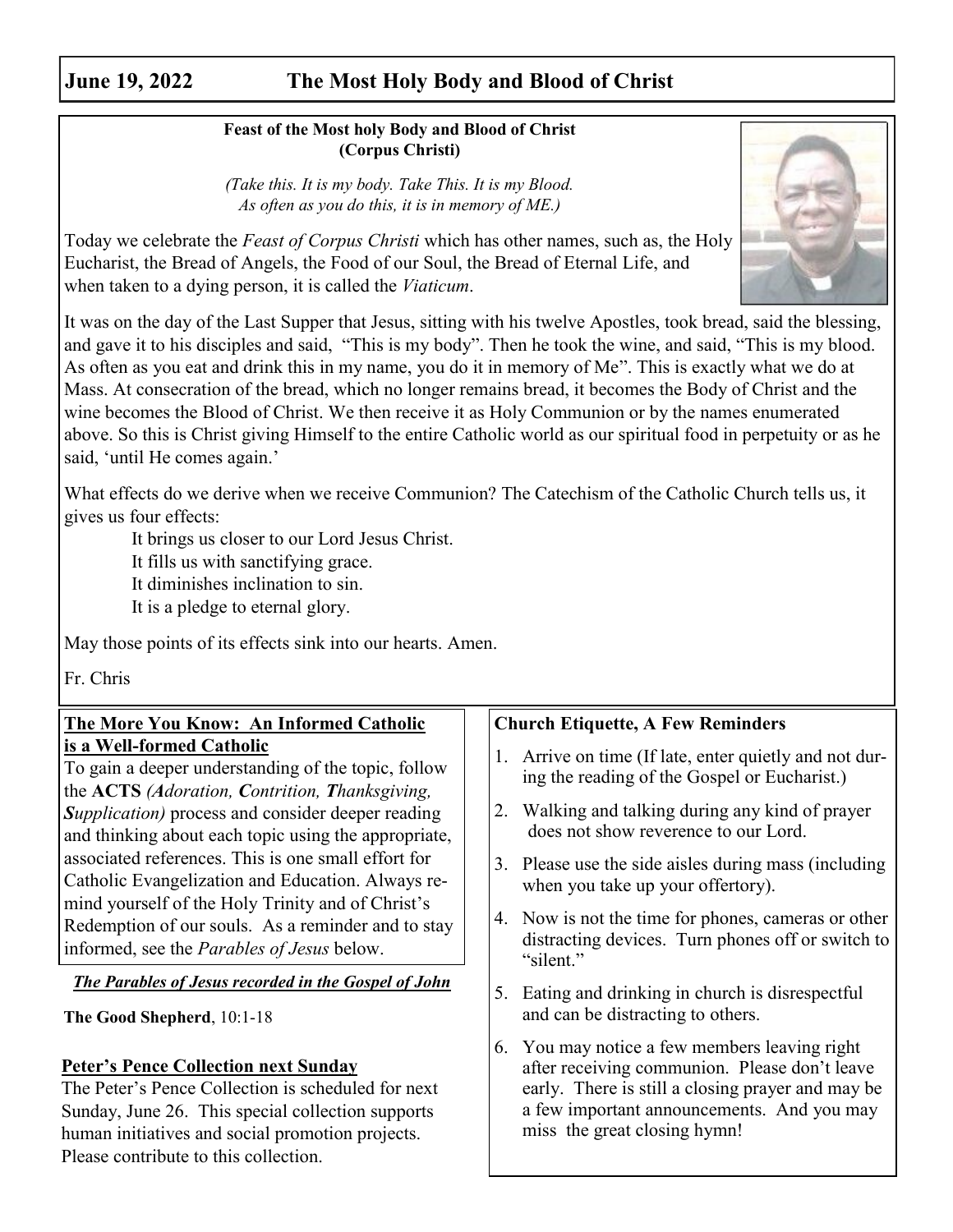#### **June 19, 2022 The Most Holy Body and Blood of Christ**

#### **\*\*\*\*\*Parish News\*\*\*\*\***

#### **Congratulations to Our GRADUATES –**

Chaya Ross O'Fallon HS and Josiah Ross, granddaughter and grandson of Henry and Linda Ross

Let's get together and celebrate 30 great years as the church family of St. Augustine Church. An all-youcan eat breakfast will be served on **Saturday, July 9, 9:30 a.m. at Cardinal Ritter College Prep, 701 N Spring.** Tickets are: Adults—\$15; children 12 and under-\$7.50 and a Family plan is \$50 for two adults/ three children. **You may purchase tickets from any council member. Deadline for tickets is July 3rd.**

Our cookout is free and will be **Sunday, July 10**. **Please RSVP for the cookout** by calling 314-669- 4361 or let us know of your plans to attend by signing up in the back of church. We need a head count!!

Donations of food items or cash/checks to offset the cost of the cookout is appreciated. Volunteers are also needed to help at the cookout. See the sign-up sheets in the back of church for items needed and to volunteer. Donations of cash or checks (made payable to St. Augustine Church) may be left with Kim Reid or Linda Hancock-Ross (8 a.m. mass) or Trish Manning (10:30 a.m. mass).

#### **HAPPY BIRTHDAY to the following Parishioners celebrating Birthdays this week**

| Michael Jordan       | June 22 |  |
|----------------------|---------|--|
| Phyllis Mangum       | June 22 |  |
| <b>Yvonne Smith</b>  | June 24 |  |
| Marsha Taylor Mister | June 24 |  |
| Carolyn Brown        | June 24 |  |
| Deanna Nash          | June 25 |  |
|                      |         |  |

#### **Your Gifts To God and Parish \*Sunday, June 12, 2022**

 *Sunday Envelope Budget \$5,424.00* Envelopes \$1,881.25 Loose Change 2.25 **Total \$1,883.50**



The righteous man walks in his intearity; His children are blessed after him. PROVERBS 20:7

#### **Don't forget your vaccines and boosters! Children 5+ eligible for vaccinations!**

Visit St. Louis County, St. Louis City and Missouri's web sites for a listing of vaccination events and get you vaccine and/or booster today! Or pass the information on to friends and family. **Anniversary Celebration reminders**

#### **Lector Schedule**

|                  | 8:00 a.m.                                | 10:30 a.m.                                         |
|------------------|------------------------------------------|----------------------------------------------------|
|                  |                                          | <b>June 19</b> Michele Brown (POF) Roberts McWoods |
|                  | Abe Lopez                                | Gillian Killingsworth (POF)                        |
|                  | Crucifer: Derek Moore                    | Henry Vaughn                                       |
|                  | <b>June 26</b> Kim Reid (POF)            | Linda Ross                                         |
|                  | Shirley Robinson                         | Carmen Charleston (POF)                            |
|                  | Crucifer: Derek Moore                    | Henry Vaughn                                       |
|                  | <b>Usher Schedule-1st and 3rd Sunday</b> |                                                    |
| <b>8:00 Mass</b> |                                          | 10:30 Mass                                         |
| Cynthia Bates    |                                          | Jean Anderson                                      |
| Carolyn Brown    |                                          | John Hodge                                         |
|                  | Linda Hancock-Ross                       | Bianca Jones                                       |
| Rochelle Love    |                                          | Sheryl Mangum                                      |
| Derek Moore      |                                          | Stephanie Reed                                     |
| Wilma Taylor     |                                          |                                                    |
|                  |                                          |                                                    |

#### **Usher Schedule-2nd and 4th Sunday**

**8:00 Mass 10:30 Mass** Yvonne Harris Jean Anderson Eleanor Hickerson John Hodge Leslie House Bianca Jones Aretha Jordan Sheryl Mangum Shirley McCleary Stephanie Reed Luci Rucker

#### **Youth Ushers– 5th Sunday All Ushers—Special Masses**

**\*\*\*Please pray for our sick and shut-in\*\*\*** Paschal Anakwe, Eric Bergmann, Elaine Billups, Deacon Bob & Jeanne Birkenmeier, Geraldine Brown, Samvester Brown, Gloria Chunn, Brenda Cole, Harold Cole, Ann Gettinger, Deacon Ed & Terri Grotpeter, Vivian Hartfield, Nancy Hearn, Kenneth Hearndon, Anita Hibler, Hazel Hinton, John Hodge, Geraldine Johnson, Arsenia Kincade, Fr. Gerry Kleba, Finley "Gabby" Martin, Arline Mc Daniel, Emanuel McDaniel, Angela McKissic, Edna Renfroe, Henry Ross, Dorothy Sing, Jackie Smith, Vincent Taylor, Lillie Tuckson, Salome Turner, Marsha Wheeler, Harriett White, Lonnie White.

#### **INSEPARABLE**

Faith and works are like the light and heat to a candle; they cannot be separated. —Anonymous